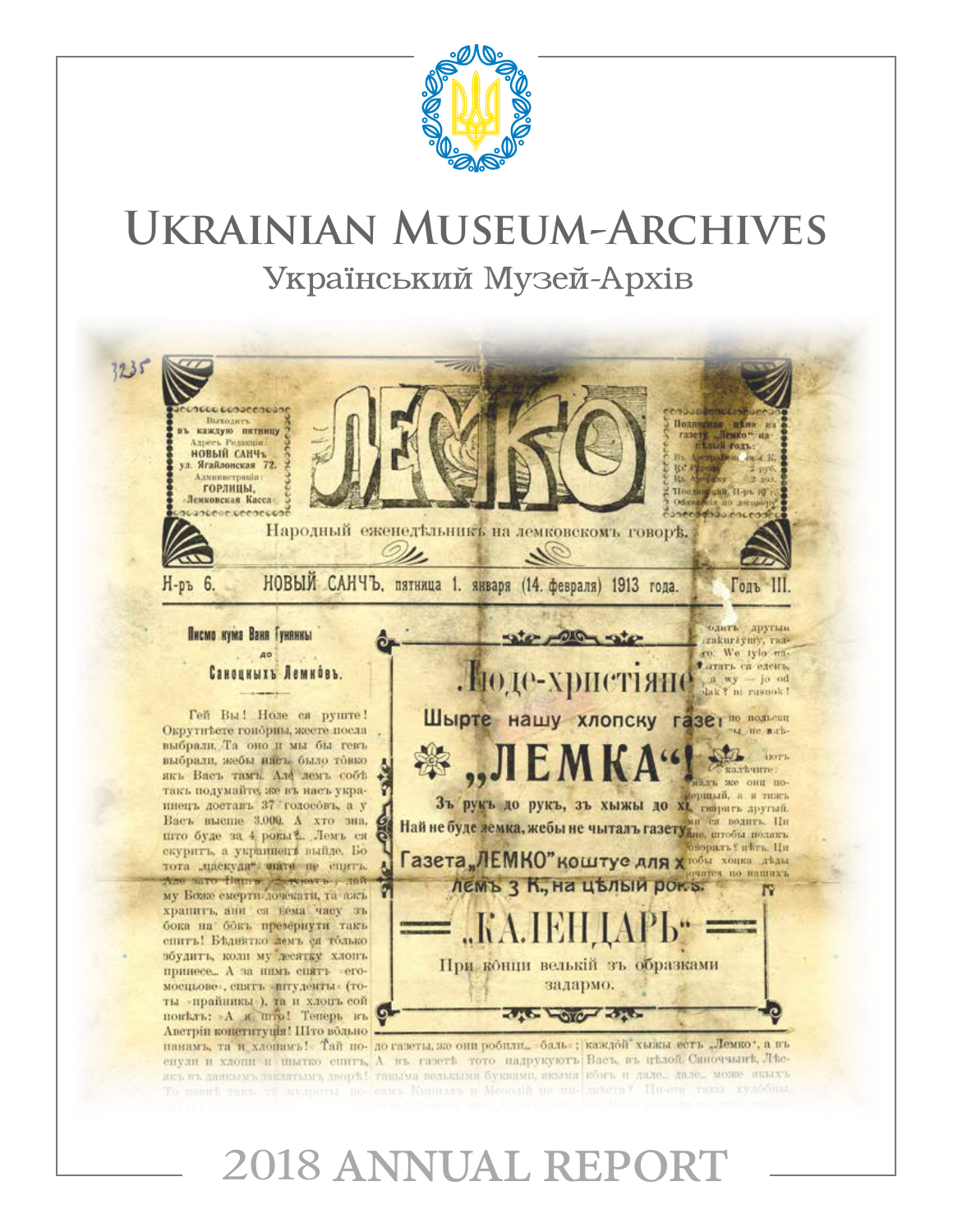# **treasures at the uma**

| <b>THE CALL of JKRAINE</b><br>Fortnightly Review                                                                                                                                                                                                                                                                                                                                            |                                                                                                                                                                                                                                                                                                                                                                                                                                                                                                                                                                                                                                                                  |                                                                                                                                                                                                                                                                                                                                                                                                                                                               |  |  |  |  |
|---------------------------------------------------------------------------------------------------------------------------------------------------------------------------------------------------------------------------------------------------------------------------------------------------------------------------------------------------------------------------------------------|------------------------------------------------------------------------------------------------------------------------------------------------------------------------------------------------------------------------------------------------------------------------------------------------------------------------------------------------------------------------------------------------------------------------------------------------------------------------------------------------------------------------------------------------------------------------------------------------------------------------------------------------------------------|---------------------------------------------------------------------------------------------------------------------------------------------------------------------------------------------------------------------------------------------------------------------------------------------------------------------------------------------------------------------------------------------------------------------------------------------------------------|--|--|--|--|
| Na. a                                                                                                                                                                                                                                                                                                                                                                                       | Shanghai, 31st December 1941.                                                                                                                                                                                                                                                                                                                                                                                                                                                                                                                                                                                                                                    | Frisa 50 coma                                                                                                                                                                                                                                                                                                                                                                                                                                                 |  |  |  |  |
| <b>HAPPY NEW TEAM</b><br><b>AL AD</b><br><b>OUR READERS &amp; FRIENDS</b>                                                                                                                                                                                                                                                                                                                   | NEW YEARS GREETINGS<br>to all the Utanza<br>OF THE UKRAINIAN COMMUNITY                                                                                                                                                                                                                                                                                                                                                                                                                                                                                                                                                                                           | <b>HAPPY NEW YEAR</b><br><b>OUR READERS &amp; FRIENDS</b>                                                                                                                                                                                                                                                                                                                                                                                                     |  |  |  |  |
| <b>Publisher &amp; Editor</b><br>The Call of the Ukraine                                                                                                                                                                                                                                                                                                                                    | <b>Winsinian National Colong</b><br>in Shanghai                                                                                                                                                                                                                                                                                                                                                                                                                                                                                                                                                                                                                  | <b>Publisher &amp; Editor</b><br>Ukrainian Vuice in the Far East                                                                                                                                                                                                                                                                                                                                                                                              |  |  |  |  |
| Source: Elizabeth program and working to the<br>Continue of program the monotor counter of<br>circles economy of ficience.<br><b>PERSIE</b><br>Assessed for the starting of public fields has bandled<br>of the fillmomer wrongly and grants that the<br>Senator of the state who for their place has                                                                                       | of the Covar Ukrainian betties with he arguited<br>there it monote of the lances uses at the<br><b>Chrame</b><br>A big part of the Christian is at invested<br>Driving the month of the first of the Company of the Company of the Company of the Company of the Company of the Company of the Company of the Company of the Company of the Company of the Company of the Company of the Comp<br>and factories has been maried. The filtrains is<br>starting a bow, with he looks had bee your test<br>of the firmin's policie.<br>Our College Stat Wa well ask hope<br>Relatedio, Networkers in AD Hat Elevation<br>witness from the Red Army in war princess's | Total " will be finest likers has, which miss on<br>grams physical atlantant and making in<br>orches Hd mollesiand<br>Selgende 13,11-11 - It is interest that<br>words for artistic problems and processing<br>latest or pleased and the jobb fillerity was moved<br>to a postprive way.<br>Statuted (NESPH)-Samuel of the<br>present buildings, which are field engaged in<br>breating and wer sensed in Pentycker the<br>the commission of bood population. |  |  |  |  |
| New Ukrainies schools were adultiched.<br>Ubscores spingford inhier air asks<br>phony of this hold of packet the namely model<br>Herital Atl Holton all not take this<br>level or the Sover Velon At present<br>the mothers are being organized.<br>Partinia in the Cheshop The Serious at<br>are inputed private server<br><b>Uklain</b><br>parameters in fine prices that the fielders in | maps in Vatesbot and to statute of he lat-<br>first by Cartanes authorities.<br>New paintings is Volume - Two<br>Okalisie Tychotre of Min Idea<br><b>She</b><br>advantor of the lyness Occurry suffer<br>minorin reaching a being conducted using the<br>liam of the railroad<br>president.<br><b>Diplomatical</b><br>infection is letted attached<br>to Clynamic<br>Implies. Darature and governishes<br>to grabs 2.0 di-Tachenine to Ukra<br>ous military in the Red Army. The first                                                                                                                                                                           | Skoughai LLULIAL AUTOTA<br>14<br>-<br>Kristevan kratra libratolon schools base basi<br>special for the benefit of criticism and yourlie<br>is that Subtit. Executive is given in the<br><b>Service State</b><br>more managed by the Pennsion of<br><b>Network</b><br>Please in the Chronical<br>Honghai 1511-01 Though to be not                                                                                                                              |  |  |  |  |
| <b>REVIEWS</b><br><b>Published</b><br>Were retorned from author<br><b>The</b><br>Birthories and one contraining amount to<br>acknowledge their morning daring open.<br>Mission, Sale 450 hash \$5,000g<br><b>Allerian col-</b><br>with the Boldwrides<br>The country is retentioning a rate<br>anti-on tons Life is now contributed and                                                     | America The Literature in our Free-House that track of<br>Die Jewie Mississippiese aus in Artog fein Die<br>Go asker the police that<br><b>ING.</b><br>life. On yother the public ties bettern<br>Cheron, Cornel Merid Revenue for the file<br>Jess Mountain<br>A new free Ulvaice is<br>ploter countries/log. Total lines are exceeding<br>for the Universe.<br>ENGINE                                                                                                                                                                                                                                                                                          | there have been word birranted pressing<br>ings of the enderstand plends and permanent<br>a plateau which has been beyond where for the<br>Mirrorwing B Internet Contributed of series<br>alter).<br>As loo for the Host tissuelless 25 years<br>plat Since relationship system.<br>The personal of New Yorkers &<br><u>the first of the contract</u><br>and partners and are verdy to give them                                                              |  |  |  |  |

The English-language *Call of the Ukraine* was published by the Ukrainian community in Shanghai, China for the large emigre community that was there from various countries. This issue from December 1941 reported on events half a year after the German invasion.



This is one of two dozen of Vasyl Sedliar's drawing from a 1933 edition of Shevchenko's Kobzar. Sedliar's drawings and select quotations from the Kobzar were a grim commentary on the Famine which was raging throughout Ukraine. Both Sedliar and the editor of the book, Andriy Richytsky were arrested and died in the Gulag.



*The Manchurian Herald* was published in Harbin, China and reported on the Taras Shevchenko commemoration in the Asian Far East.



Shanghai Community in 1938 celebrated the 20th anniversary of Ukraine's 1918 Declaration of Independence.



In 1919, the Ukrainian People's Republic sent the Ukrainian National Choir on a world tour to promote the newly-independent country and its musical tradition. This program from 1919 lists many patriotic songs including "Shchedryk," which the Director Alexander Koshyts popularized and is now a traditional Christmas song known as "Carol of the Bells."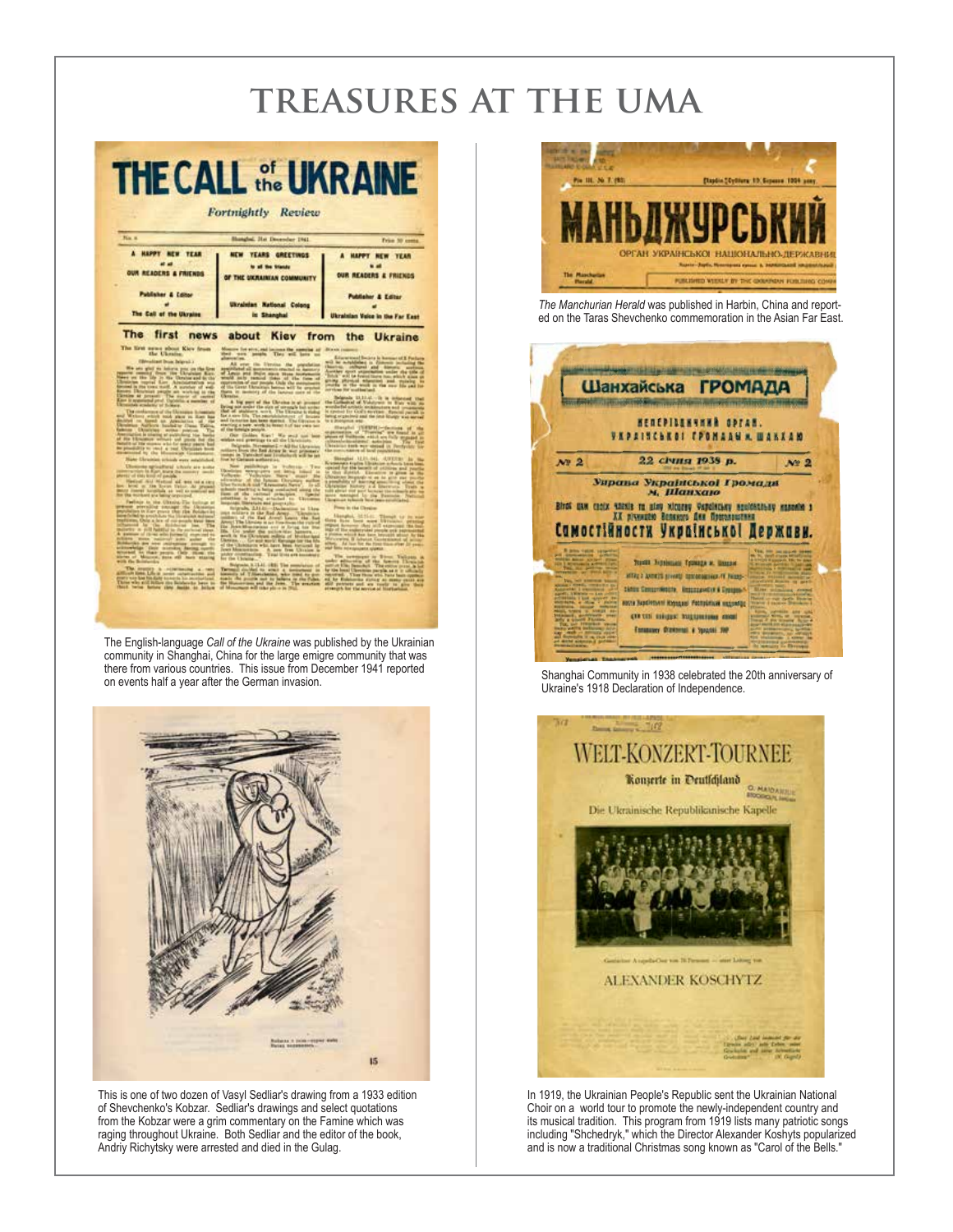# **President's Message**

### Dear Friends!

You may wonder: "Why do we have the Ukrainian Museum-Archives?" In 2018, the European Courage Project helped answer that question. Throughout much of the 20th Century, the Soviet Union with its malevolent ideology, was one of the most horrific, murderous systems in all of history. In 2016, the European Union launched a project to research the legacy of social opposition to communist regimes and create a digital database of private and public collections which would testify to the various forms of cultural opposition. As part of that project, Dr. Oryssia Kulick visited the UMA to assess our collection and evaluate whether our collection might help document the rich and colorful legacy of opposition to the evil which plagued half the continent of Europe. Based in Dublin College in Ireland and a native Clevelander, Dr. Kulick found an astounding collection at the UMA testifying to the heroic legacy of dissent during the communist regime in Ukraine, invariably at great individual sacrifice, which helped to restore a common European heritage of freedom and cultural creativity.

Our 2018 Annual Report is dedicated to the legacy of Ukrainian's opposition to communism and their dedication to universal values. Dr. Kulick found a myriad of items but selected a handful to incorporate into the EU Courage website. Please see: http://cultural-opposition.eu - follow links to: Collections, then: Ukrainian Museum-Archives of Cleveland.

In addition to our financial summary, listing of major activities in 2018 and a big thank you to our donors and supporters, we're featuring photos of objects at the UMA which illustrate the irrepressible drive for universal values among Ukrainians over the generations. This spirit and the energy it generated contributed not only to their independence, but was a huge factor in the victory of the Western World over tyranny during the Cold War and the creation of a humane world order. Items featured in the Courage website range from the 1917 Third Universal broadside proclaiming human and cultural rights in the four languages of Ukraine to a park bench from Kyiv which served as part of the barricade at the Maidan during the Revolution of Dignity in 2014. Other images help to illustrate the wealth and breadth of our collection and why we exist.

On behalf of the board of directors of the UMA, we thank our supporters and pledge to continue our mission, whether that's in cooperation with the Tremont West Development Corporation in Cleveland, Global Village Academy in Parma, the Holocaust Museum in Washington, the Kyiv-Mohyla Academy in Ukraine or the European Union.

Paul Burlij President

#### Дорогі друзі!

Ви, можливо, запитуєте - « Навіщо існує Український Музей - Архів?» Проект Європейського Союзу «Мужність», в якому УМА прийняв участь у 2018 році, відповів на це питання. Протягом більшої частини ХХ століття, Радянський Союз зі своєю злісною ідеологією, був однією з найжахливіших, вбивчих систем у всій історії. У 2016 році, Європейський Союз започаткував проект дослідження спадщини соціального опору комуністичним режимам та створення цифрової бази даних приватних та відкритих колекцій, що свідчить про різні форми громадянського опору. У рамках цього проекту, Доктор Орися Кулик відвідала УМА, щоб оцінити колекцію Музею та вирішити, чи може наша колекція допомогти задокументувати багату і барвисту спадщину опору злу, яке спідкало половину континенту Європи. Працюючи у Дублінському коледжі в Ірландії, та будучи родом з Клівленда, Доктор Кулик знайшла вражаючу колекцію в УМА, котра свідчить про героїчну спадщину інакомислення під час комуністичного режиму в Україні а також свободи та культурної творчості.

Ми присвячуємо наш Річний Звіт за 2018 рік спадщині українського опору комунізму та відданості людей людським цінностям. Доктор Кулик знайшла в Музеї безліч речей та предметів, але вибрала декілька з них для розміщення на веб-сайті проекту «Мужність». Дивитись за посиланням: http://cultural-opposition.eu - follow links to: Collections, then: Ukrainian Museum-Archives of Cleveland.

На додаток до фінасового огляду, переліку основних подій 2018 року та подяки всім донорам і прихильникам Музею, ви знайдете, фотографії предметів колекції УМА, які ілюструють невтамовну спрагу українців до загальнолюдських цінностей на протязі багатьох поколінь. Ця спрага породила дух і енергію, що посприяли не тільки здобуттю незалежності України, але й стали величезним фактором перемоги Західного світу над тиранією холодної війни та створенням гуманного світового порядку. Розміщені на вебсайті проекту «Мужність» предмети періоду, починаючи з Третього Універсалу 1917 року в чотирьох мовах до паркової лави з Києва, яка служила частиною барикади на Майдані під час Революції Гідності 2014 року, є прокламацією людських та культурних прав людей. Інші фотографії ілюструють багатство та широту колекції УМА і важливість її існування.

Від імені Ради Директорів УМА, ми сердечно дякуємо за вашу підтримку та обіцяємо продовжувати нашу місію, чи то у співпраці з Корпорацією розвитку Тремонт Вест в Клівленді, чи з Академією Глобал Віледж в Пармі, чи з Музеєм Голокосту у Вашингтоні, чи з Києво-Могилянською Академією в Україні, чи іншими установами Європейського Союзу.

З повагою, Павло Бурлій Президент Ради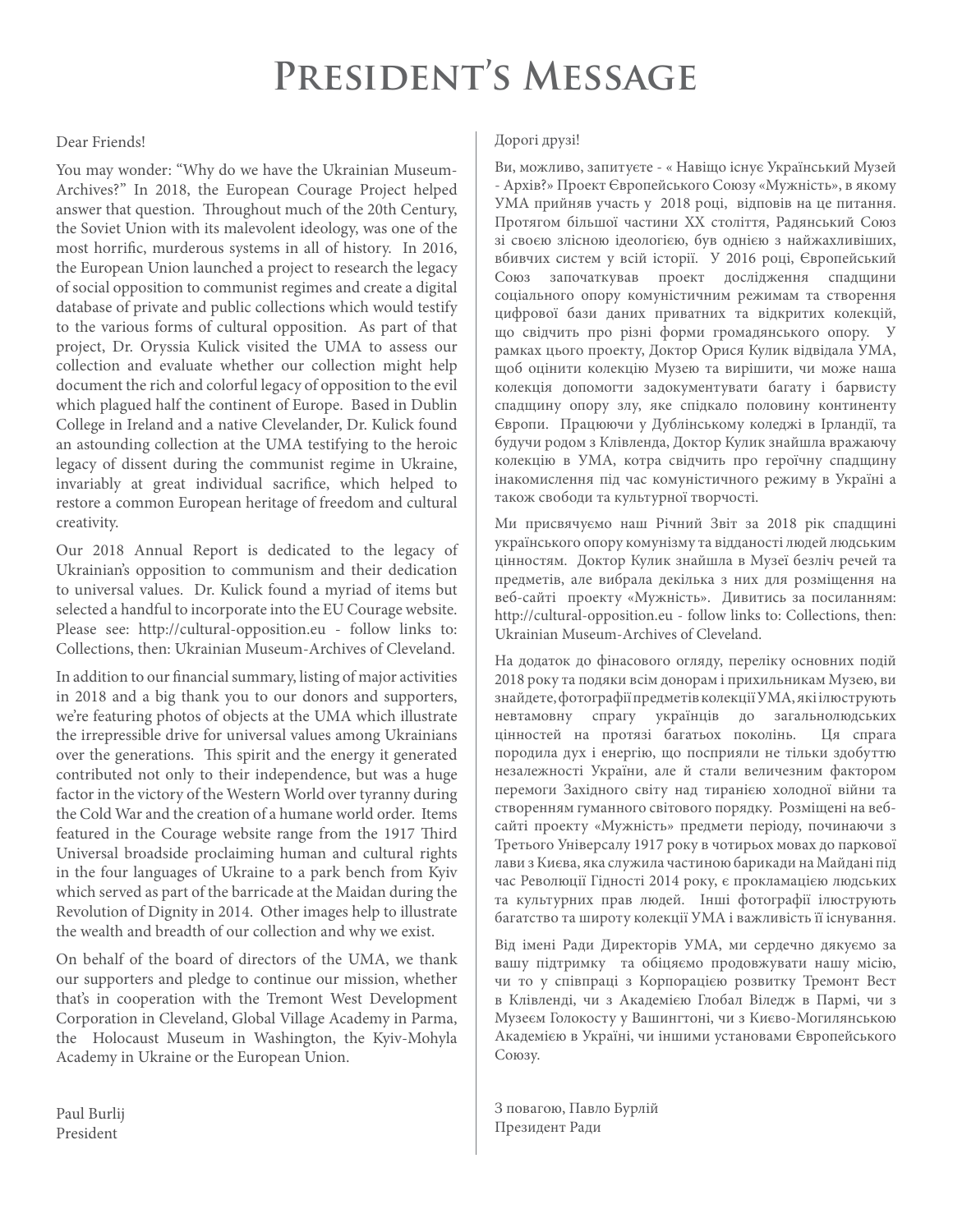# 2018 HIGHLIGHTS



## **Ukrainian Heritage Festival**

The UMA, in cooperation with the Cleveland Maidan Association, Canalway Partners, Downtown Cleveland Alliance and other institutions sponsored and organized the Ukrainian Heritage Festival as part of Cleveland History Days, a week-long festival that took place at the end of June. The Ukrainian Heritage Festival was a beautiful celebration of Cleveland's immigrant history. The UMA-Maidan Festival brought more than 2,000 visitors over two days and was the closing Cleveland History Days ceremony.

Спільно з Асоціацією Майдана міста Клівленда, Партнерство історичного Каналу до Озера Ірі, Спілкою розвитку міста Клівлендa та іншими, УМА організував Фестиваль в рамцях Дні Історії Клівленда, який проходив при кінці червня. Фестиваль став прекрасним святкуванням історії Клівленда де Музей представив історію іміґрації до Клівленду, став спонсором церемонії закриття та привітав понад 2,000 відвідувачів протягом двох днів.

## **Easter Bazaar**

24th Annual Easter Bazaar—this is a long-standing Cleveland tradition which brings in more than a thousand visitors and the sale of close to a thousand pysanky from artists in Ukraine, the U.S. and Canada.

24-й щорічний великодній базар - це давня традиція Клівленда, яка приносить понад тисячу відвідувачів і продає близько тисячі писанок від художників України, США та Канади.





## **Watershed Stewardship Center**

Cleveland MetroParks "World Water Day" event—the UMA was a featured exhibitor and presenter at the Watershed Stewardship Center at West Creek in Parma with Andrew Fedynsky making a power point presentation on how for 10,000 years waterways in Ukraine played a key role in history, including bringing immigrants to America and how the Black Sea and Lake Erie are commercially and ecologically connected.

УМА прийняв участь у заході «Всесвітній День Води» проведеному Метропарками Клівленда в Ватершед Стюардшіп Центрі, у Вест Крік, Парма. Директор УМА, Андрій Фединський зробив презентацію на тему водних шляхів України на протязі останніх 10-ти тисяч років, та їх важливу роль в історії, включаючи доставку іммігрантів до Америки, а також комерційних та екологічних сполучень Чорного моря та озера Ірі.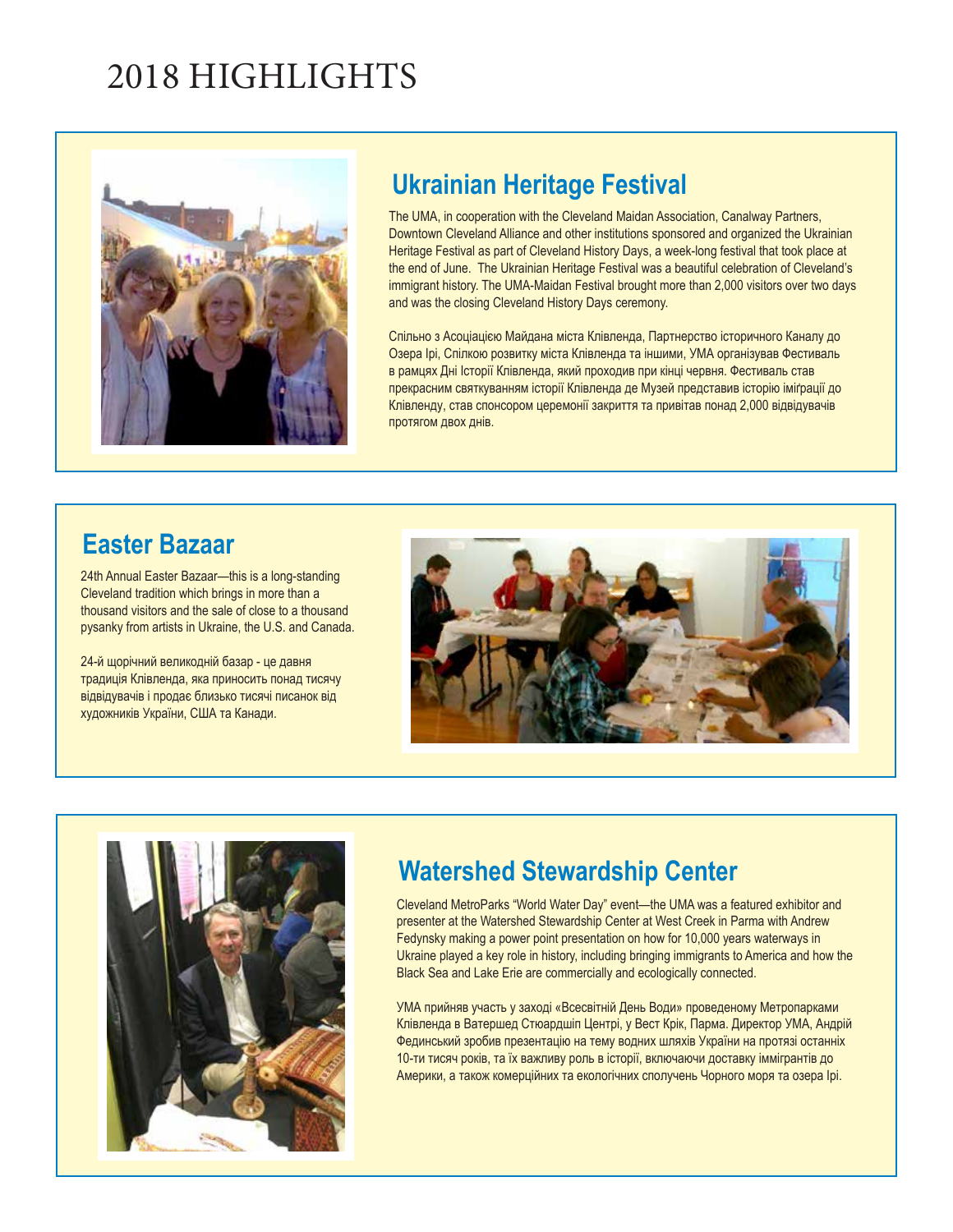# ОСНОВНІ ПОДІЇ 2018 РОКУ

## **Internship**

Summer Intern Program—2018 was the 13th annual program where college and high school students work at the UMA and earn funding for their education from the Nicholas Suprunenko Scholarship Fund. As in previous years, more than half a dozen interns worked on organizing and cataloging our collections and welcoming visitors.

Літня практика для студентів - 2018 була 13-ю щорічною програмою, в якій студенти коледжів і старшокласників працюють в УМА і отримують стипендію з Фонду Миколи Супруненка. Так як в мунилих роках, студенти організували та каталоґували наші збірки та вітали відвідувачів.



## **Art Exhibits**

Art Exhibits—Danylo Shepelavy with images from his career in advertising, Dianna Derhak and her spectacular flowers, and Bohdan Soroka with humorous prints of musicians on a theme of celebrating Christmas.

Мистецькі Виставки - Данило Шепелавий з роботами, пов'язаними з його кар'єрою в рекламі, Діанна Дергак та її вражаючі квіти і Богдан Сорока з жартівливими гравюрами музикантів на тему святкування Різдва.



*enjoy holiday music and* 

*your tree and, of course,* 



*Bohdan Soroka*

## **International Film Festival**



**CIFF42 SCREENINGS:**

**Tower City Cinemas** Friday, April 06, 2018 at 7:15 PM Sunday, April 08, 2018 at 3:15 PM Monday, April 09, 2018 at 3:50 PM **www.juliabluethemovie.com**

**CLEVELAND NTERNATIONAL FILM FESTIVAL** 

The UMA was a sponsor at the Cleveland International Film Festival of "Julia Blue," a film produced in Ukraine by Roksolana Toporowych from Cleveland. The film addressed the plight of Ukrainian soldiers coping with Post Traumatic Stress Disorder in the wake of their country's resistance to Russian aggression in the Donbas Region,



the so-called ATO. The UMA also sponsored lectures and selected behind-the-scenes screenings.

УМА став спонсором фільму «Юлія Блю» на Міжнародному Кінофестивалі в Клівленді. У фільмі висвітлювалось життя українських військовослужбовців, що переживали посттравматичний синдром після участі в бойових діях з протистояння російській агресії на Донбасі, так званій АТО. Стрічка створена в Україні Роксоляною Топорович, що народилася в Клівленді. УМА також став спонсором лекції та кінопоказу.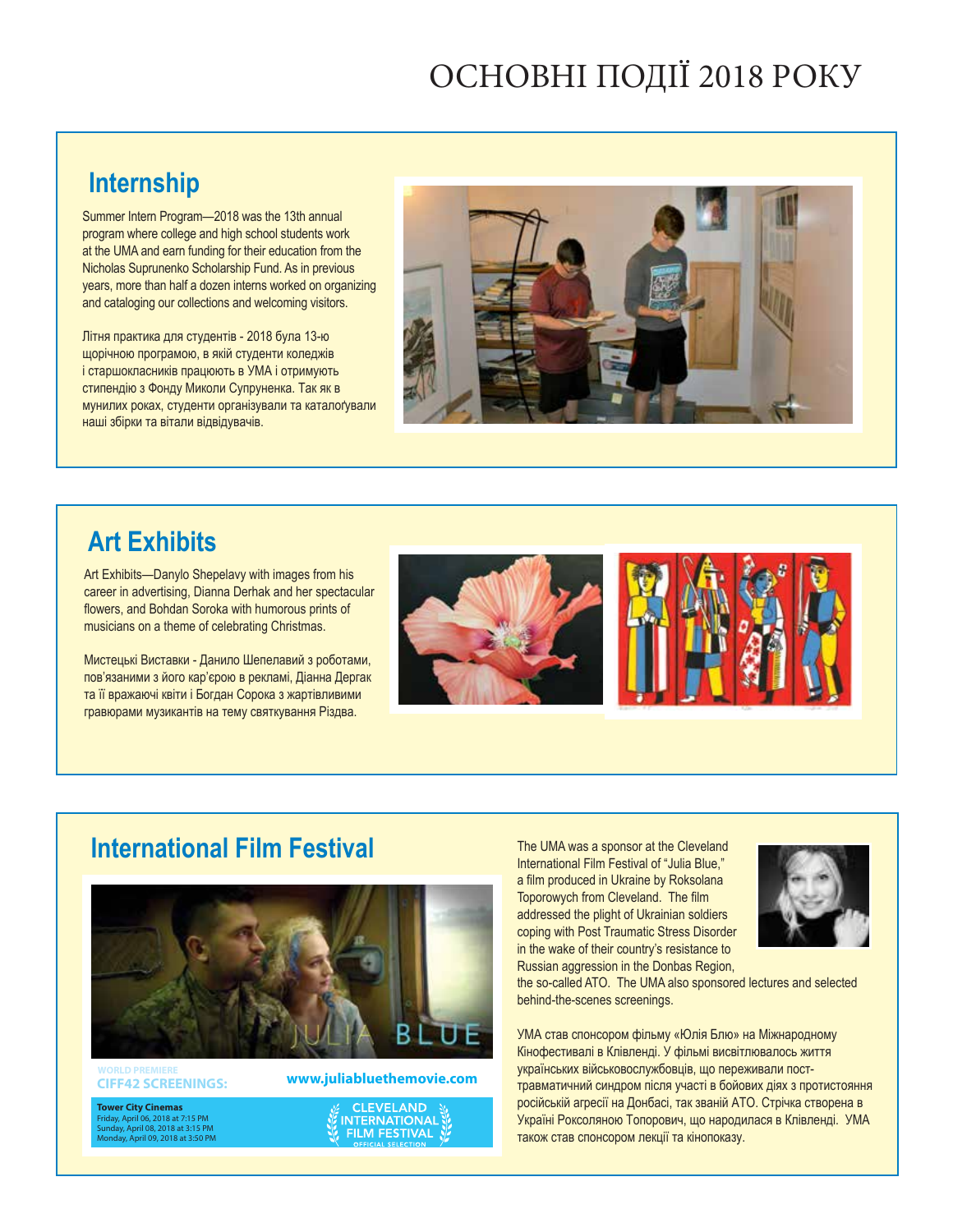# 2018 HIGHLIGHTS

## **Oral History Project**

UMA Advisor Marta Mudri began the UMA Oral History Project in 2008. In December of 2018, Professor Ian MacMillen from Oberlin College and his students visited the UMA to collect more stories from UMA members. UMA Board President, Paul Burlij, UMA Resident Scholar, Andrew Fedynsky, and UMA members Valentina Gluch and Tanya Dobronos shared their dramatic and inspiring stories. If you would like to participate in this valuable project, please contact the UMA.

В 2008 р. Дорадник УМА Марта Мудра почала проєкт усної історії. В грудні 2018р. проф. Ієн МакМіллен з Оберлінського коледжу зі студентами відвідали УМА де Президент Ради Павло Бурлій, Вчений Андрій Фединський та члени УМА Валентина Ґлюк і Таня Добронос ділилися своїми драматичними і натхненними родинними історіями. Хто бажав би долучитися до цього цінного проєкту, прошу сконтактуватися з нами в УМА.



### **Fulbright Fellowship**



Oleksandr Debych, from Kyiv, was the latest Fulbright Fellow associated with the UMA. Sponsored by Ohio State University Slavic Department, Mr. Debych conducted research at the UMA on the photo, poster and film collection. Cooperating with the Cleveland Public Library Digital Library he helped establish an on-line exhibit of Ukrainian posters:https://cpl.org/ research-learning follow links to: Digital Gallery, then: page 2 (UMA is the 9th collection on the list)

The UMA has an active partnership with Ohio State University. In addition to our cooperation with our Fulbright Fellow, Oleksandr Debych, we took part in the OSU Slavic Department Forum on the Centennial of the fall of the Russian Empire and Ukraine's Independence where Mr. Debych, UMA Director Andrew Fedynsky and others recounted how the Revolution affected their families. As we have for three years now, the UMA worked with the Ohio State University College of Agriculture and with Congresswoman Marcy Kaptur to stage a forum at the UMA for Visiting Professors who spent a semester at OSU under a U.S. Department of Agriculture-sponsored outreach program to Ukraine.

Олександр Дебич з Києва, був черговим стипендіатом Програми Фулбрайта, для дослідницької роботи в УМА. За підтримки Кафедри Славістики Університету Штату Огайо, пан Дебич проводив дослідження в УМА колекцій фото, плакатів та фільмів. Також, співпрацюючи з цифровою бібліотекою Центральної Бібліотеки Клівленда, він допомагав створити онлайн-виставку українських плакатів, дивитись за посиланням: https://cpl.org/research-learning follow links to: Digital Gallery, then: page 2 (UMA is the 9th collection on the list)

УМА продовжував активно співпрацювати з Університетом Штату Огайо. Окрім проекту зі стипендіатом програми Фулбрайта, Олександром Дебичем, Музей прийняв участь у Форумі Кафедри Славістики Університету, присвяченому 100-річчю Падіння Російської Імперії та Незалежності України, на якому пан Дебич, Директор УМА пан Фединський, та інші згадували вплив Революції на життя їх родин. Також, на протязі останніх трьох років, УМА співпрацював з Факультетом Сільського Господарства та Навколишнього Середовища Університету та разом з Членом Конгресу США, Марсі Каптур, організував форуми в приміщенні Музею для професорів з українських аграрних університетів, що приймали участь в програмі іноземного сільськогосподарського академічного обміну за сприяння Департаменту Сільського Господарства США.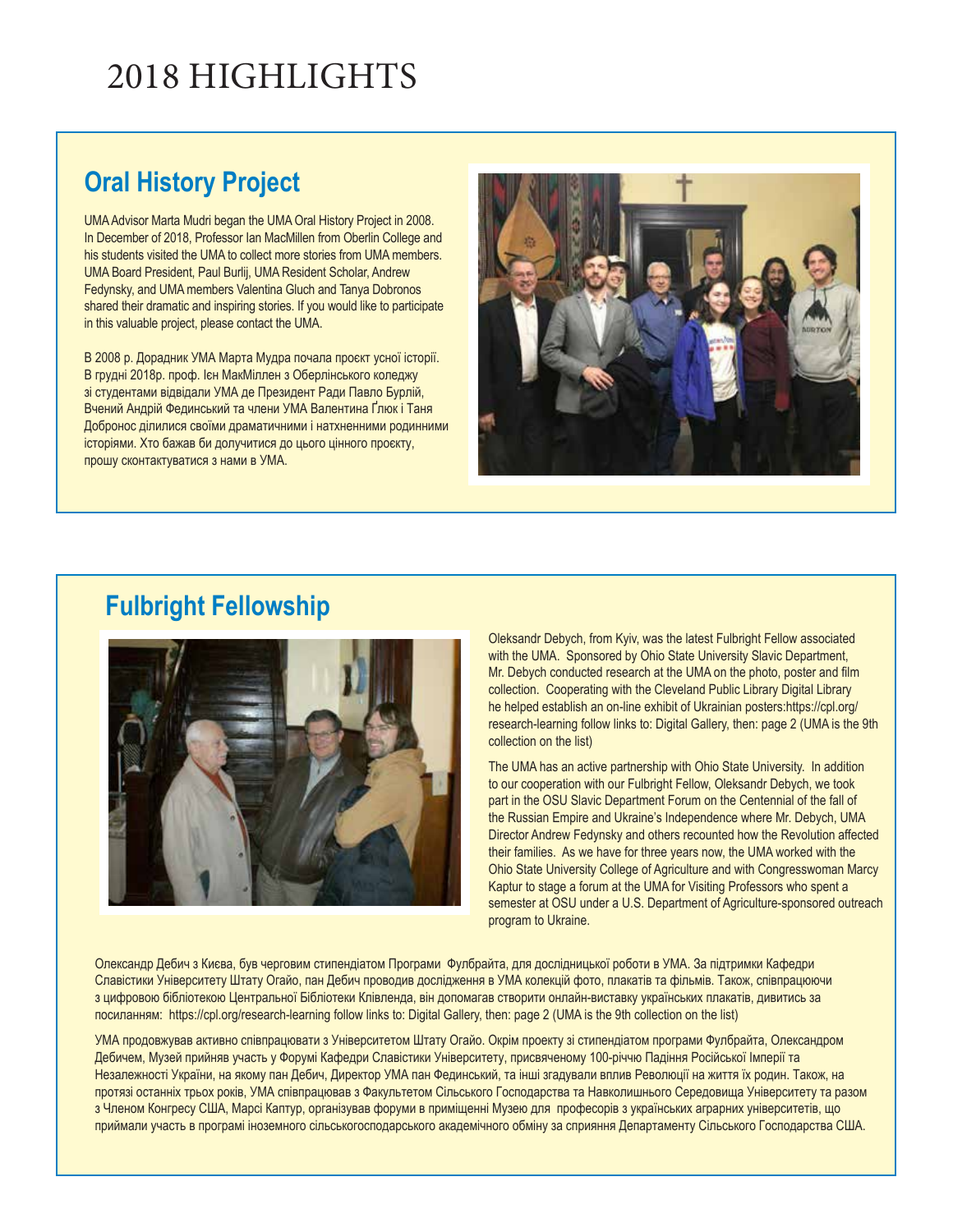# **2018 financial review** ОГЛЯД НАДХОДЖЕНЬ ТА ВИТРАТ

The UMA heavily relies on membership revenue, which unfortunately dropped 22% in 2018 compared to the prior year. We greatly appreciate that some of you applied for your employers' matching gift benefits and we kindly ask those of you who have not yet explored this opportunity with your employers' gift matching programs, please consider doing so to increase your contribution amount.

The UMA's most significant financial challenge remains the overall decrease, over the last years, of grant and foundation support. The situation slightly improved in 2017, yet in 2018, the foundation grant receipts declined by 40%. Income from the Cuyahoga Arts and Culture fund, has also been decreasing in recent years, and in 2018 dropped even 20% further compared to the prior two years. In past years, grants from foundations, would account for 30% or more of our operating revenue but this year only 14%.

As a result of these factors, while we did our best to control expenses and even managed to decrease them by 6% compared to 2017, the Museum ended the year with an operating deficit.

As the eyes of the world continue to be on Ukraine even more than ever before, the resources UMA provides to scholars worldwide become exceedingly important. However, the Museum cannot fulfill its mission without continuous support of the Ukrainian diaspora. If we as Ukrainians do not support our own cultural heritage and treasures, how can we expect others to do it?

We would like to ask those of you who are retirees with an IRA account, to donate to the UMA, without having to pay taxes. And we are grateful to those who include the UMA in their will.

We, as always, greatly appreciate your membership and your commitment to our shared mission, which so many have dedicated their lives.

УМА значною мірою залежить від надходжень від членських внесків, які, на превеликий жаль, знизилися у 2018 році на 22% у порівнянні з попереднім роком. Ми дякуємо, що деякі з вас скористалися програмою перерахування роботодавцями сум рівних вашим внескам. Ми будемо дуже вдячні, якщо ті з вас, що ще не скористалися такою нагодою, використають її, щоб збільшити свої внески.

Найважливішим фінансовим викликом для УМА все ще залишається загальне зниження надходжень від грантів і фондів. Ситуація дещо покращилася у 2017 році, але у 2018 році доходи грантів Фонду скоротилися на 40%. Доходи від фонду Каяхога Артс & Калчер також скорочувалися в останні роки, а в 2018 році знизилися ще на 20% у порівнянні з попередніми двома роками. Ще зовсім недавно, гранти від фондів становили близько 30% або більше наших операційних доходів, а цього року - лише 14%.

Ці чинники стали результатом операційного дефіциту з яким Музей закінчив рік, не зважаючи на те, що Рада, в свою чергу доклала максимум зусиль до контролю витрат і скоротила їх на 6% в порівнянні з 2017 роком.

Навіть більше, ніж будь-коли раніше, очі всього світу продовжують залишатися на Україні, тому роль УМА та його колекцій стає ще більш важливою. Однак Музей не може виконувати свою місію без постійної підтримки української діаспори. Якщо ми, українці, не підтримуємо нашу власну культурну спадщину і скарби, то як ми можемо очікувати, що це робитимуть інші?

Ми звертаємося до пенсіонерів котрі мають заощадження у фонді IRA жертвувати на УМА без оплати податків. Ми також вдячні тим, які включили УМА в свої заповіти.

Ми, як завжди, високо цінуємо ваше членство та вашу прихильність до нашої спільної місії, котрій багато посвятили свої життя.

*The Board welcomed new Treasurer Natalie Strouse, CPA, who replaced Zenon Holubec in this role upon his retirement. Natalie is Notre Dame Associate Professor of Accounting and Chair of the Notre Dame Business Division. The Board looks forward to serving the UMA Cleveland community together.* 

*Рада Музею з радістю вітає нового скарбника Наталію Страус, CPA, яка замінила Зенона Голубця на цій посаді. Наталія є Доцентом Нотр Дам та Головою Відділу Бізнесу Університету. Ми дуже раді працювати разом з Наталією за для успіху Музею та місцевої громади Клівленда.* 

#### **Director Emeritus and Resident Scholar**

Andrew Fedynsky

**Staff**

Taras Szmagala, Sr., Executive Director Aniza Kraus, Curator Walter Ciszkewycz, Merchandise Manager

#### **Board of Directors**

Paul Burlij, President Natalie Strouse, CPA, Treasurer Kristina Kvartsyana, Secretary Nancy Stecyk, Collections Chair Dr. Bohdan Czepak

Mike Dobronos Andrew Fedynsky Dr. George Jaskiw Mike McLaughlin Dr. Borys Pakush Nadiya Petriv

#### **Advisors**

Marta Mudri Dr. George Kalbouss Dr. Natalie Kononenko Ihor Kowalysko Janis Purdy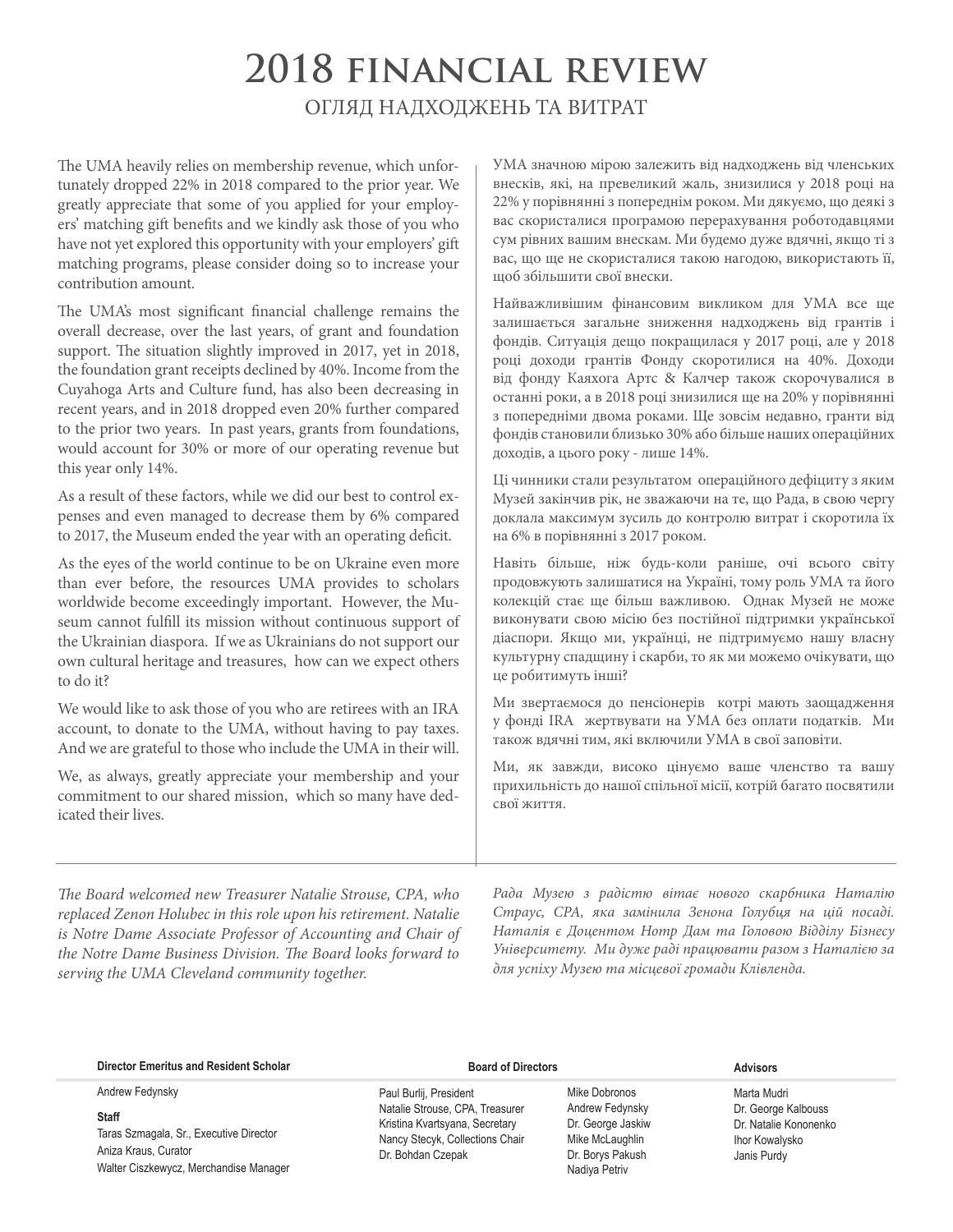# 2018 FINANCIAL STATEMENTS

| <b>BALANCE SHEET</b>                                                        | 2018 | 2017 |
|-----------------------------------------------------------------------------|------|------|
| <b>Assets</b>                                                               |      |      |
|                                                                             |      |      |
|                                                                             |      |      |
|                                                                             |      |      |
| Fixed Assets (Land/Buildings net of Depreciation) 1,171,344.47 1,163,096.96 |      |      |
|                                                                             |      |      |
| <b>Liabilities &amp; Equity</b>                                             |      |      |
|                                                                             |      |      |
| Mortgage                                                                    |      |      |
|                                                                             |      |      |
| Equity                                                                      |      |      |
|                                                                             |      |      |
|                                                                             |      |      |
|                                                                             |      |      |
|                                                                             |      |      |
| <b>PROFIT &amp; LOSS STATEMENT</b>                                          | 2018 | 2017 |
| <b>Income</b>                                                               |      |      |
|                                                                             |      |      |
|                                                                             |      |      |
|                                                                             |      |      |
| State of Ohio Grant                                                         |      |      |

### **Expenses**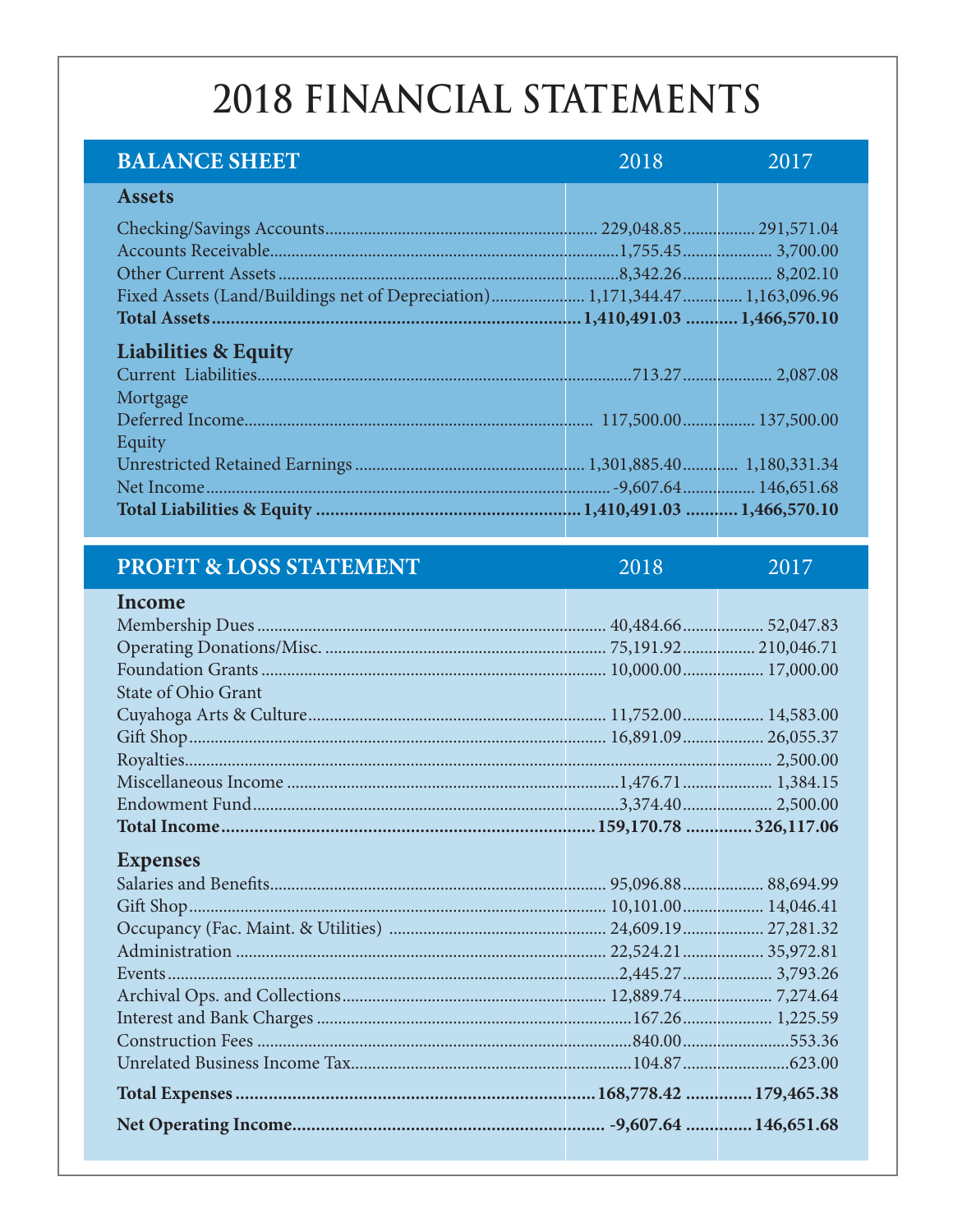# **2018 UMA DONORS**

Every effort is made to recognize our generous donors through our newsletters & this annual report. Please notify us if a correction is needed.

#### **\$10,000 & above**  Cuyahoga Arts & Culture

Mrs. Larissa Muzyczka

### **\$5,000-\$9,000**

Eaton Corporation Fund To Aid Ukraine The Heritage Foundation of 1st Security Fed Savings Bank Dr. & Mrs. Paul & Connie Omelsky Ms. Nancy Stecyk Mr. Roman Wasylyszyn

### **\$1,000-\$4,000**

Mr. Yaroslav Bihun Mr. & Mrs. Paul & Katherine Burlij Mr. & Mrs. Ihor & Maria Fedkiw Mr. & Mrs. Alexander & Alexandra Fedynsky Dr. George Jaskiw Mr. Michael Jaskiw Mr. & Mrs. Zenon & Dozia Krislaty Dr. & Mrs. Ihor & Zenovia Kunasz Dr. & Mrs. Bohdan & Ilse Kupczak Ms. Kristina Kvartsyana Mr. & Mrs. Dennis Lazuta New York Selfreliance Federal Credit Union Ms. Helen Jarem & Mr. Taras Szmagala, Jr. Mr. & Mrs. Taras & Katherine Szmagala, Sr. Mrs. Irene Zenczak

### **\$500-\$950**

Ms. Ulana Diachuk Mr. & Mrs. Michael & Tanya Dobronos Mr. & Mrs. Andrew & Christine Fedynsky Mr. & Mrs. George & Christine Fedynsky Mr. John Fedynsky Mr. Peter Fedynsky Charles Stewart Mott Foundation Dr. & Mrs. Borys & Leslie Pakush Mr. Andrew Pankiw Mr. Steven Popovich Dr. Boris Rakowsky Dr. & Mrs. Nestor & Anisa Shust Mr. Richard Stahl Dr. & Mrs. Stephan & Tamara Tymkiw Ukrainian Cultural Association of Ohio Mr. Roman Zorij

 **\$200-\$400**  Mr. & Mrs. Michael & Lydia Balahutrak Mr. & Mrs. John Bdzil Mr. & Mrs. Andrew & Lesia Bihun Mr. & Mrs. Roman & Ivanna Bodnaruk Judge & Mrs. Christopher & Roberta Boyko Mr. & Mrs Nicholas & Cynthia Boyko Dr. Bohdan Czepak Mrs. Nadia Deychakiwsky Dr. & Mrs. Yuri & Irena Deychakiwsky Mr. & Mrs. Jurij & Olenka Dobczansky Mr. Michael Dobronos, Esq. Mr. & Mrs. Chuck Farro Mr. Michael Fedun Ms. Maria Fedynsky Judge & Mrs. Bohdan & Myroslava Futey Ms. Valentina Gluch Mr. & Mrs. Geofrey & Helen Boyko Greenleaf Dr. & Mrs. Walter & Luda Grossman Dr. & Mrs. Zenon & Myroslawa Holubec Dr. & Mrs. Alexander & Daria Jakubowycz Mr. & Mrs. Andrew & Tania Jarosewich Dr. & Mrs. George & Elizabeth Kalbouss Mr. & Mrs. Peter & Diane Kaluszyk Mr. & Mrs. George & Vera Kap Mr. & Mrs. Ed & Diane Keely

Mr. & Mrs. Michael & Daria Pishko Komichak

Mr. & Mrs. Nestor & Nina Kostryk Mr. Michael Kowalysko Mr. & Mrs. Roman & Alexandra Kowcz Mr. & Mrs. Jaroslav & Wolodymyra Krasniansky Mrs. Patricia Krutyholowa Ms. Dzvinka Kryshtalowych Dr. & Mrs. George & Daria Kulchytsky Mr. Alan Landgraf Mr. & Mrs. Jaroslaw & Alla & Ms. Adriana Leshko Ms. Motria Kuzycz & Mr. Andrew Maleckyj Dr. & Mrs. Osyp & Anne Martyniuk Mr. & Mrs. Myron & Irene Pakush Mr. & Mrs. Miroslav Pankevich Mr. & Mrs. Tony & Maime Pedalino Dr. Christine Rakowsky Mr. Leo Samokieszyn Mr. & Mrs. Doug & Pam Seeley Judge John Sutula Mrs. Maria Terpylak Ms. Myroslawa Tesluk Ms. Maureen Thompson The Ohio State University-College of **Agriculture** Mr. & Mrs. Victor Wasylyna Mr. & Mrs. Myron & Oresta Zadony Mr. & Mrs. Gregory & Mary Zenczak **\$100-\$175**  Mrs. Mollie Alstott

Mr. & Mrs. Eugene & Olena Apostoluk Mr. & Mrs. Bohdan & Olga Baleshta Dr. & Mrs. Volodymyr & Lydia Bazarko Mr. & Mrs. Oleh & Neala Bendiuk Mr. & Mrs. Myron & Helen Bilynsky Dr. & Mrs. Myron & Martha Bodnar Ms. Marie Bohuslawsky Dr. & Mrs. Eugene & Elizabeth Boychuk Mrs. Eva Boyko Mr. Timothy Boyko Mrs. Judith Boyko-Torgerson Mr. Joseph Cech Mr. & Mrs. Andrij & Luba Chornodolsky Mr. & Mrs. John & Olya Czerkas Ms. Olha Czmola Mrs. Olha Demjanczuk Ms. Oksana Pronych & Mr. Nicholas Deychakiwsky Mr. & Ms. Orest Deychakiwsky & O. Nasar Mr. Nick Dolbin Mr. & Mrs. Victor & Andrea Dolbin Mr. & Mrs. Walter & Helen Dolbin Mr. & Mrs. Christian & Elena Dubas Drs. Natalya & Vlad Dubchuk Mr. Jerry Dvorak Dr. Daria Dykyj Dr. Dmytro Farion Mr. Robert J. Fulop Mr. Andrew Futey Global Ties Akron Mr. & Mrs. David & Mary Goddard-Hall Judge & Mrs. James & Bonnie Gwin Mr. & Mrs. Michael & Eva Hecner Ms. Lidia Hishynsky Mr. & Mrs. Nicholas & Dzwinka Holian Mr. & Mrs. Lev & Halyna Holubec Mr. & Mrs. Jaroslav & Marta Hruszkewycz Mr. & Mrs. Theodosij & Lucia Hryciw Mrs. Olha Ilczyszyn Mrs. Vira Ivanytska-Kania Ms. Anne Belovich & Mr. Dennis Jex Mr. & Mrs. Terrence & Katia Kaiser Dr. & Mrs. Nazar & Olha Kalivoshko

Ms. Lidia Karmazyn

Ms. Anizia Karmazyn Mrs. Sally Conway Kilbane Mr. & Mrs. Jaroslaw & Mary Kmiotek Mr. & Mrs. Bohdan & Vera Kniahynyckyj Ms. Nadia Kuchminsky & Igor Korovaichuk, Ph.D. Mr. Ihor Kowalysko Mr. & Mrs. Pavlo Krysa Ms. Larysa Kurylas Ms. Ksenia Kuzmycz Mr. & Mrs. Bohdan & Oksana Kuzyszyn Dr. & Mrs. Michael & Marta Laluk Mr. & Mrs. Wasyl & Wira Liscynesky Mr. George Lishchuk Mrs. Maria Lisowsky Mr. & Mrs. Bohdan Liszniansky Dr. & Mrs. Ihor & Iryna Mahlay Mr. & Mrs. Oleh & Natalia Mahlay Dr. & Mrs. Richard Mason Mr. Michael S. Mayor Mrs. Natalie Miahky Mr. & Mrs. Roman & Adriana Mironovich Mr. Adam Misztal Mr. & Mrs. Frank & Vera Molls Mr. & Mrs. John & Karen Moss Mr. & Mrs. John & Vera Nahornyj V.Rev. & Mrs. John & Mary Anne Nakonachny Mr. Alexander Neprel Mr. & Mrs. Ihor & Stephanie Olijar Mr. George Oryshkewych Mrs. Orysia Palazij Dr. & Mrs. Bohdan & Christina Pichurko Mr. & Mrs. Alexander & Toni Pohuliaj Mr. & Mrs. George & Areta Polansky Progressive Insurance Foundation Dr. & Mrs. Andrew & Ruta Ripecky Ms. Tamara Rivak Mrs. Daria Samotulka Mr. & Mrs. Jeffrey Shuran Brotherhood of St. Vladimir's Ukrainian Orthodox Cathedral Dr. Stephan Stecura Mr. & Mrs. Walter & Dora Storozynsky Ms. Lileja Straith Mr. & Mrs. James† & Natalie Strouse Mr. & Mrs. Roman & Olena Szemeczko Mr. Orest Szul Dr. & Mrs. Mark & Christine Terpylak Mr. & Mrs. Oleh & Olga Vanchosovych Mr. & Mrs. Marion & Lydia Vyrsta Mr. & Mrs. John & Michelle Wilson Dr. & Mrs. Ihor & Areta Zachary Ms. Irene Zawadiwsky Mr. John Zayac Ms. Kathy Zenczak Mr. & Mrs. Stephen & Patricia Zenczak **\$50-\$90**  Ms. Vera Andrushkiw Mr. & Mrs. Myron & Marusia Antoniw Mr. & Mrs. David & Victoria Arnett Mr. William Arthrell Mr. Nick Bartkiw Mr. & Mrs. Jack Becka

Dr. Ihor Bemko

Mr. Walter Benitt Mrs. Euhenia Benko

Mrs. Jennie Bochar Ms. Megan Chawansky Ms. Irene Choma Mr. Zenon Chukray

Mrs. Rita Becka & Mrs. Patricia Bender

Rev. Deacon Donald & Jean Billy

DeGregorio Family Dr. & Mrs. Dionisyj & Oksana Demianczuk Mr. & Mrs. Andrew & Lydia Demjanczuk Mr. & Mrs. John & Irene Devine Mr. & Mrs. Bohdan & Christine Dziuk Mrs. Jaroslawa Farian Ms. Audrey Fedak Ms. Nadia Golembiowsky Dr. & Mrs. John & Gail Holian Ms. Barbara Holt Drs. Mykola & Linda Hryhorczuk Ms. Elsie Husel Mr. & Mrs. Mark & Daria Jakubowycz Ms. Roma Kassaraba Mr. Nestor Kolcio Mr. Steve Komarjanski Mrs. Halyna Kozij (Karpaty Export) Mrs. Daria Kramarchuk Ms. Aniza Kraus Mrs. Oksana Kraus Mr. & Mrs. Steven & Jean Kravec Mrs. Maria Krislatyj Mrs. Hannah Prydatkevytch Kuchar Mr. & Dr. Steven & Tania Kurtz Mr. Alexander Laluk Mr. & Mrs. Petro & Taisa Mahlay Ms. Marie Malanchuk Ms. Mary Maloney (Haiti Espura Ministry) Mr. Andrew Martyniuk Mr. Pavlo Melnyk Ms. Heather Milliken Daina Ms. Ola Movchan Novak Mr. & Mrs. John & Luba Mudri Ms. Marta Mudri Mr. & Mrs. William & Romana Murmann Mrs. Viktoria Nann Dr. & Mrs. Taras & Tanya Napora Mr. & Mrs. Orest & Maria Nebesh Mrs. Martha Nowycky Mr. & Mrs. Jon & Cathleen Nych Ms. Olga Onishchenko Mr. & Mrs. Eugene & Oksana Pakush Mr. & Mrs. Oleh & Lisa Paschyn Ms. Romana Peluszkewycz Mr. & Mrs. I. Paul & Nancy Prysiazny Will and Jess Pryslak Ms. Janis Purdy Mr. & Mrs. Donald & Dolores Roshetko Mr. & Mrs. Walter & Nina Samijlenko Mr. & Mrs. Joseph Scur Mr. & Mrs. Don & Joy Shattuck Rev. & Mrs. Jeffrey & Natalia Smolilo Mrs. Oksana Sokolyk Dr. & Mrs. Orest & Irena Stecyk Mr. Russell Straith Mr. & Mrs. Borys & Phyllis Tarnawsky Ms. Margaret Thompson Mrs. Olenka Toporowych Mr. & Mrs. Martin & Gail Trembly Mr. Myron Trotch Mrs. Ólga Trotch Wutsch Mr. & Mrs. Serhiy & Oksana Tsarkov Mr. & Mrs. William & Maria Turchyn UAV Post 24 Welfare Fund Ms. Marianna Wakulowska Mr. & Mrs. Grant & Kathleen Yoakum Mr. & Mrs. Jaroslav & Nelya Zawadiwsky Mr. & Mrs. Michael & Amy Zenczak

Ms. Barbara Dash

#### (continued on next page)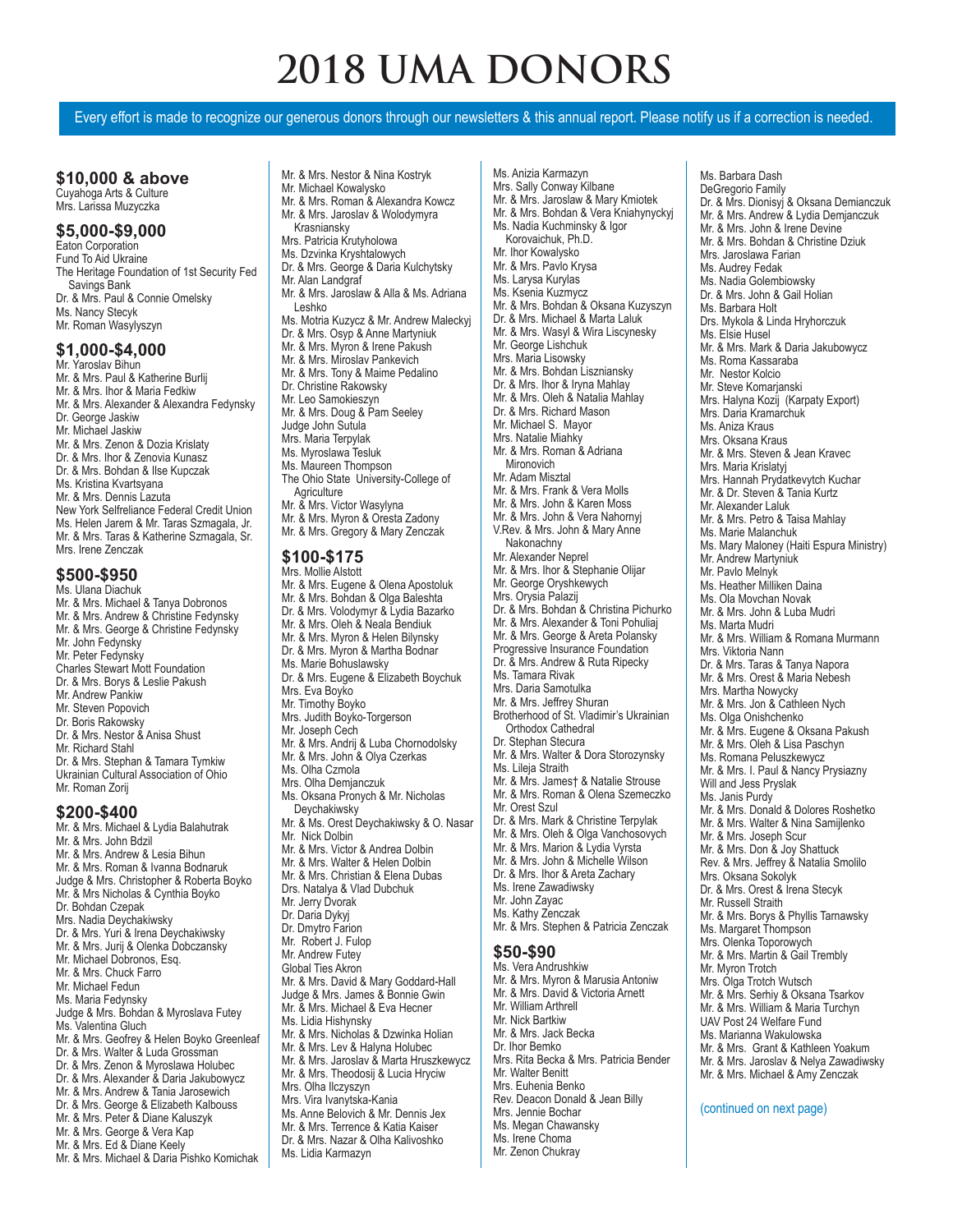### **UMA Donors**

#### **up to \$49**

Mr. Walter Anikienko Ms. Martha Benek Mr. John Bundy Jr. Mrs. Mary Ann Bushak Mrs. Eleanor Chmilak Ms. Zenowia Choma Mr. & Mrs. James & Lisa Ciocia Ms. Geraldine Cubbal Mr. & Mrs. Mark & Nadia Drabiak Mrs. Areta Golembiowsky Mr. Martin Griffith Mr. & Mrs. Roman & Luba Gudz Dr. & Mrs. George & Oksana Hodowanec Mr. & Mrs. Adam Holowczak Mr. & Mrs. Roman & Andrea Jakubowycz Mrs. Daria Jarosewich Ms. Alexandra Juzeniw Ms. Lori A. Kalina Mr. & Mrs. Adrian & Sonia Karmazyn Mrs. Luba Keske Mr. & Mrs. William & Eileen Sotak Kessler Mr. & Mrs. Steven & Tania Kosmos Mrs. Marta Kowcz Mr. Stephan Kuzniak Dr. & Mrs. Ingert & Judy Kuzych Mr. & Mrs. George & Anna Liszniansky Mr. Walter Liszniansky Mr. & Mrs. Liubomir & Miroslava Makoida Mr. & Mrs. Mike & Motria McLaughlin Mrs. Maria Mudrak Ms. Anne Muir Ms. Natalka Nadozirny Mr. & Mrs. Victor & Areta Nadozirny Ms. Betty Marie Nassif Friendship Force of Northeast Ohio Mr. & Mrs. John & Alice Olenchuk Mrs. Tanya Osadca Mrs. Irene Pavlyshyn Mr. & Mrs. James Petro Mr. & Mrs. Bohdan & Joyce Samokyszyn Mrs. Orysia Savchak Mr. & Mrs. Volodymyr Shtokalo Ms. Nina Sikora Mrs. Bohdanna Slyz Mrs. Clare Spittler Mrs. Maria Stecyk Mr. & Mrs. William Stefaniuk Ms. Elizabeth Steubing Mr. & Mrs. Gary Tharp Ms. Roksolana Toporowych Ms. Julia Trotch Ms. Catherine Turczyk Dr. Matthew Wayne Mr. & Mrs. Richard & Susan Weitzer Ms. Peggy Wertheim Ms. Martha Wiegand Mr. Ivan Zakharko

### **In Honor**

**Honor of Petro Basalyk's 70th birthday.........................\$140.00** Mrs. Olha Demjanczuk Dr. & Mrs. Zenon & Myroslawa Holubec

**Honor of Dr. Borys Pakush Family......................................\$55.00** Mr. & Mrs. Donald & Dolores Roshetko

#### **Honor of Michael Zaderecky**

**100th birthday.......................\$100.00** Mr. & Mrs. Taras & Katherine Szmagala, Sr.

#### **CHRISTMAS Donation..............\$100.00** Mr. & Mrs. Taras & Katherine Szmagala, Sr.

### **In Memoriam**

**Alexander & Nadia Anikienko... \$150.00** Dr. & Mrs. Walter & Luda Grossman **Nadia Anikienko............................\$25.00** Mr. Walter Anikienko **Maria Antoniw................................\$25.00** Mrs. Oksana Kraus **Stefan Apostoluk (1924-2017)... \$100.00** Mr. & Mrs. Eugene & Olena Apostoluk **Petro & Stefa Balahutrak........... \$100.00** Mr. & Mrs. Michael & Lydia Balahutrak **Honorable Andrew Boyko......... \$100.00** Judge & Mrs. Christopher & Roberta Boyko **Patty Boyko ................................ \$150.00** Mrs. Eva Boyko Mr. Timothy Boyko **Stefania Choma & Volodymyr Choma....................\$25.00** Ms. Zenowia Choma **Luba Darmochwal................... \$1,950.00** Mr. & Mrs. David & Victoria Arnett Mr. & Mrs. Oleh & Neala Bendiuk Mrs. Mary Ann Bushak DeGregorio Family Mrs. Olha Demjanczuk Mr. & Mrs. Chuck Farro Mr. & Mrs. Andrew & Christine Fedynsky Mr. & Mrs. David & Mary Goddard-Hall Ms. Nadia Golembiowsky Mr. & Mrs. Roman & Luba Gudz Ms. Lidia Hishynsky Mr. & Mrs. Mark & Daria Jakubowycz Mr. & Mrs. Andrew & Tania Jarosewich Ms. Roma Kassaraba & Mr. Nestor Kassaraba Mr. & Mrs. Ed & Diane Keely Mr. & Mrs. Nestor & Nina Kostryk Mrs. Marta Kowcz Mr. & Mrs. Jaroslav & Wolodymyra Krasniansky Mrs. Patricia Krutyholowa Mr. & Mrs. Bohdan Liszniansky Mr. & Mrs. George & Anna Liszniansky Ms. Anne Muir Mr. & Mrs. Will & Jess Pryslak Mr. & Mrs. Bohdan & Joyce Samokyszyn Mr. & Mrs. Taras & Katherine Szmagala, Sr. Mrs. Maria Terpylak Dr. Matthew Wayne Dr. & Mrs. Ihor & Areta Zachary **Eugenia Petryna Hishynsky ........\$50.00** Ms. Lidia Hishynsky **Dr. Andrew Hruszkewycz ....... \$1,204.00** Mr. & Mrs. Andrew & Lesia Bihun Ms. Maria Fedynsky Ms. Larysa Kurylas Dr. & Mrs. Richard Mason Ms. Barbara Dash Mr. Peter Fedynsky

Dr. & Mrs. Yuri Deychakiwsky

**Wolodymyra Kawka .................\$150.00** Mr. Steve Popovich

**Bohdan Kowcz ........................... \$150.00** Mr. & Mrs. Roman & Alexandra Kowcz

**Walter Krutyholowa ................... \$960.00** Mr. & Mrs. Oleh & Neala Bendiuk Mrs. Eleanor Chmilak Mr. & Mrs. Mark & Nadia Drabiak Mrs. Areta Golembiowsky Ms. Lidia Hishynsky Mr. & Mrs. Nicholas & Dzwinka Holian Mrs Marta Kowcz/ Mr. & Mrs. Mark Jakubowycz Mr. & Mrs. Nestor & Nina Kostryk Mrs. Patricia Krutyholowa Mr. & Mrs. John & Luba Mudri Mr. & Mrs. William & Romana Murmann Mr. & Mrs. Bohdan & Joyce Samokyszyn Mr. & Mrs. Taras & Katherine Szmagala, Sr. Mrs. Olenka Toporowych UAV Post 24 Welfare Fund Mr. & Mrs. Marion & Lydia Vyrsta Dr. & Mrs. Ihor & Areta Zachary Mr. & Mrs. Jaroslav & Nelya Zawadiwsky Mr. & Mrs. Michael & Amy Zenczak Mr. & Mrs. Stephen & Patricia Zenczak **Arka Melnyk................................ \$500.00** Ukrainian Cultural Association of Ohio **Marusha Popovich..................... \$150.00** Mr. Steve Popovich **Marie Samson............................. \$200.00** Judge John Sutula **Mr. & Mrs. Alex Skop ................. \$100.00** Mr. & Mrs. Bohdan & Vera Kniahynyckyj **Dmytro Stecyk...............................\$25.00** Dr. & Mrs. Orest & Irena Stecyk **Mary & John Swet.........................\$50.00** Ms. Margaret Thompson **Teodor & Maria Szemeczko ...... \$100.00** Mr. & Mrs. Roman & Olena Szemeczko **Michael Trotch............................ \$100.00** Mr. Myron Trotch Mrs. Ólga Trotch Wutsch **UMA Memorial Fund.....................\$75.00** Dr. Daria Dykyj Ms. Vera Andrushkiw **Vladimira Wasylyshyn............ \$8,000.00** Mr. Roman Wasylyszyn **Elaine Woloshyn ........................ \$350.00** Mr. & Mrs. John & Michelle Wilson

Dr. & Mrs. Alexander & Daria Jakubowycz Dr. & Mrs. Zenon & Myroslawa Holubec Ms. Janis Purdy

**Osyp Wrubliwsky..........................\$50.00** Mr. Zenon Chukray

**Stephen Zenczak..................... \$8,195.00** Mr. & Mrs. John Bdzil Mr. & Mrs. Jack Becka Mrs. Rita Becka & Mrs. Patricia Bender Mr. & Mrs. Oleh & Neala Bendiuk Ms. Martha Benek Judge & Mrs. Christopher & Roberta Boyko Mr. & Mrs Nicholas Boyko & Family Mrs. Judith Boyko-Torgerson Mr. Joseph Cech Dr. & Mrs. Dionisyj & Oksana Demianczuk Mr. Jerry Dvorak Mr. & Mrs. Andrew & Christine Fedynsky Mr. Robert J. Fulop Mr. Andrew Futey Judge & Mrs. James & Bonnie Gwin Mr. & Mrs. Nicholas & Dzwinka Holian Ms. Barbara Holt Dr. & Mrs. Zenon & Myroslawa Holubec Ms. Elsie Husel Dr. & Mrs. Alexander & Daria Jakubowycz Ms. Anne Belovich & Mr. Dennis Jex Ms. Aniza Kraus Ms. Mary Maloney (Haiti Espura Ministry) Mr. Michael S. Mayor Mr. & Mrs. William & Romana Murmann Mr. George Oryshkewych Mrs. Orysia Palazij Mr. & Mrs. Tony & Maime Pedaleno Mr. Steve Popovich Dr. Christine Rakowsky Mr. & Mrs. Joseph Scur Mr. & Mrs. Don & Joy Shattuck Dr. & Mrs. Nestor & Anisa Shust Mrs. Clare Spittler Mr. Richard Stahl Mr. & Mrs. Taras & Katherine Szmagala, Sr. Mr. & Mrs. Gary Tharp Ms. Catherine Turczyk Dr. & Mrs. Stephan & Tamara Tymkiw Mr. & Mrs. Marion & Lydia Vyrsta Mr. & Mrs. Richard & Susan Weitzer Ms. Peggy Wertheim Mr. & Mrs. Grant & Kathleen Yoakum Dr. & Mrs. Ihor & Areta Zachary Mr. & Mrs. Myron & Oresta Zadony Mr. & Mrs. Jaroslav & Nelya Zawadiwsky Mrs. Irene Zenczak Ms. Kathy Zenczak

**Stephan Zorij.............................. \$500.00** Mr. Roman Zorij

**12,000 Ukrainian killed in the Donbas................................\$50.00** Mr. William Arthrell

## **Ways to Donate**

- Memberships, memorial donations, celebratory donations
- If your company has a matching donation program please include the matching gift form with your donation.
- Avoid taxes on transfers from your IRA while satisfying required minimum distribution.
- Obtain a charitable income tax deduction in the year of your gift and subsequently make annual recommendations on gifts from your Donor-Advised Fund.
- Avoid paying capital gains tax on the sale of appreciated stock; receive a charitable income tax deduction.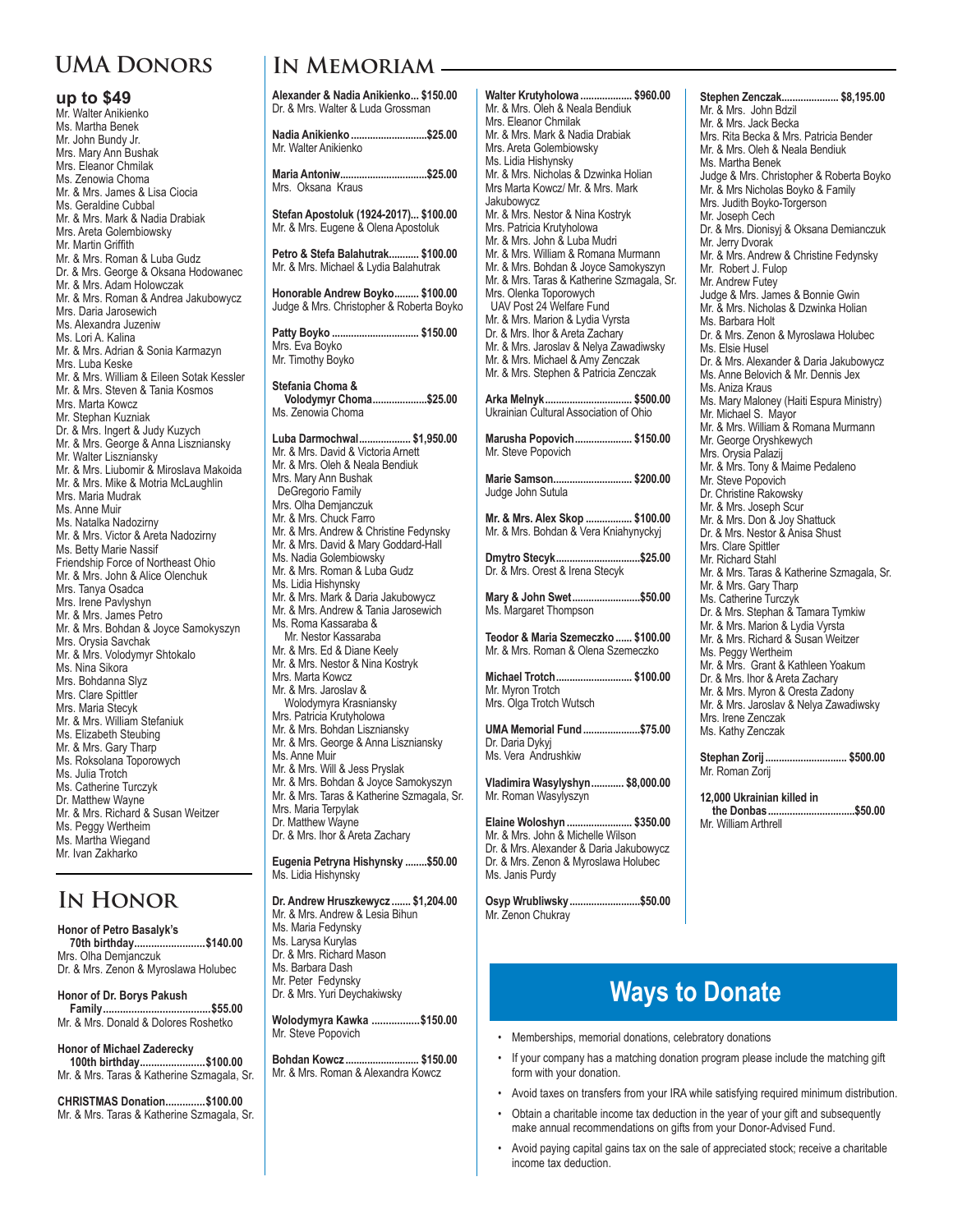# **UMA construction projects** БУДІВЕЛЬНІ ПРОЕКТИ РОКУ

In the fall of 2017 the UMA kicked off a series of construction projects. By the end of the year we replaced the facing of the back wall of our original building. In 2018 the kitchen and bathroom were remodeled with new cabinets and appliances. In the spring of 2019, the UMA intends to replace the facing of the remaining three walls of the original building and install a handicap ramp. If you would like to contribute to these projects, please consider increasing your annual donation or donating to the UMA "Preserving our Campus" campaign.



Восени 2017 року Музей розпочав серію будівельних проектів і вже до кінця 2018 року ми замінили облицювання задньої стіни основної будівлі УМА. Також, кухня та туалет були перебудовані та переобладнані новими шафами та побутовою технікою. Навесні 2019 року УМА має намір замінити облицювання інших трьох стін основної будівлі та встановити спеціальний підйом для інвалідів. Якщо ви хотіли б внести свій внесок до цих проектів, будь ласка, подумайте про збільшення ваших внесків.